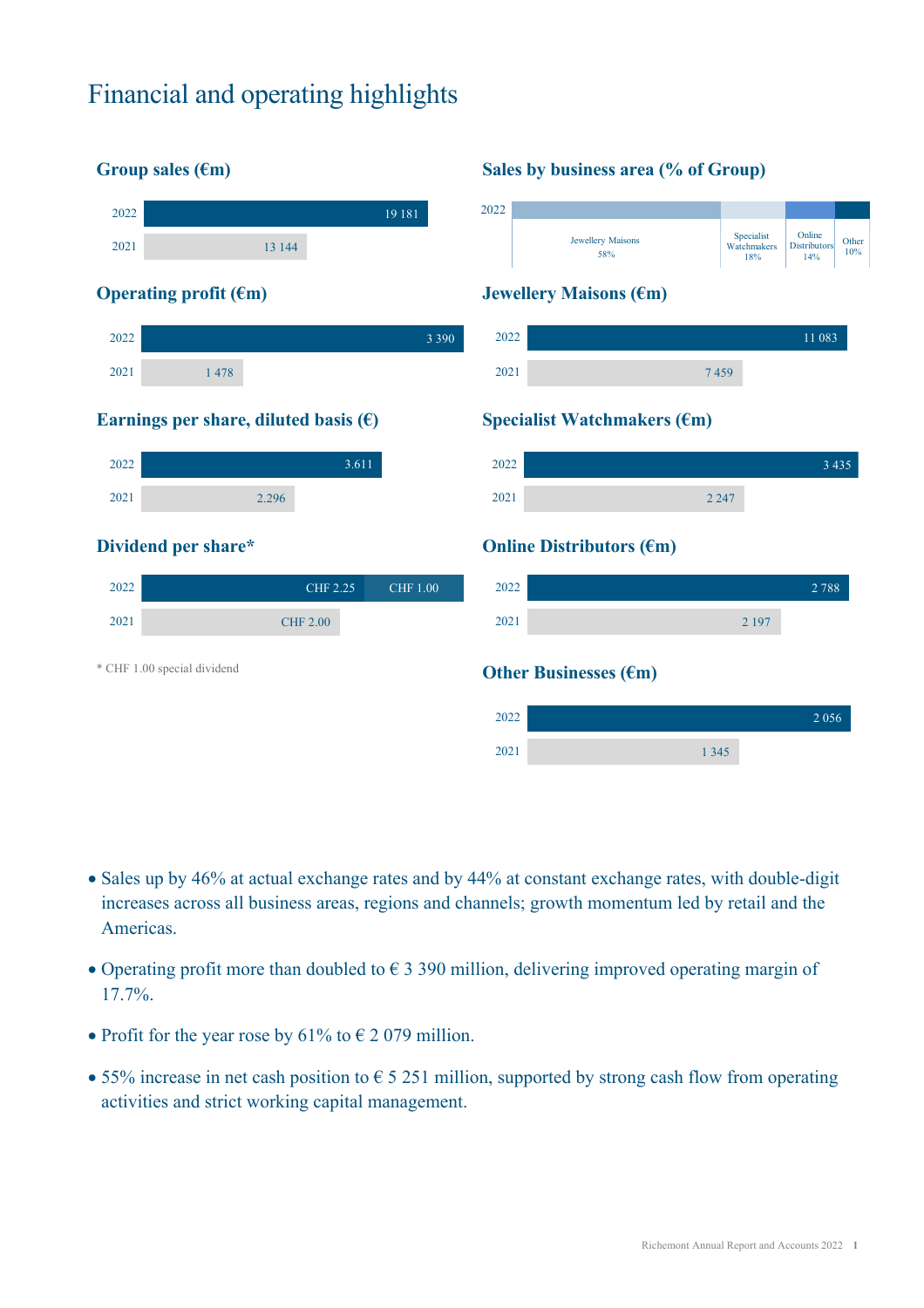

## Chairman's review

Johann Rupert, Chairman

### **Overview of results**

The financial year ended 31 March 2022 saw Richemont report another strong set of results. Increased inflationary pressures and repeated temporary store closures due to health protection measures were offset by relatively improved economies up until February 2022. The Group's strong sales, profit and cash flows confirm the strong appeal of our Maisons and relevance of our long-term strategy.

Sales during the year under review reached an all-time high of € 19.2 billion, a 46% increase over last year (+35% on a two-year comparative period) with all Maisons, channels and regions achieving double-digit growth, led by retail and the Americas (+79%). Sales in Asia Pacific rose by 32%, with mainland China sales growing by 20% compared to the prior year. The strong European client base more than offset subdued inbound tourism, leading to a 51% sales increase, while in the Middle East and Africa sales grew at a similar pace, surpassing Japan as the Group's fourth largest market, where sales rose albeit by 28%.

Our Maisons and businesses' continued focus on client-centric initiatives, resulted in direct-to-client sales further progressing to 76% of Group sales across our directly-operated stores and the online retail channel. We have an improved insight into client profiles, allowing us to better meet expectations, nurture closer relationships and optimise supply chain management. While wholesale sales recovered from last year, direct-to-client sales rose by double digits compared to both the prior year and on a two-year comparative basis. This was further enhanced by the return to inperson high-jewellery events and the long-awaited Watches and Wonders event, which opened its physical doors in Geneva for the first time in three years.

Our Jewellery Maisons, Buccellati, Cartier and Van Cleef & Arpels, delivered a step-change in performance with combined sales exceeding  $\in$  11 billion and the operating margin reaching 34.3% versus 31.0% in the prior year. Cartier and Van Cleef & Arpels posted an outstanding performance, increasing their market leadership. Buccellati also developed successfully, further expanding its international footprint with nine new directlyoperated stores.

Another noteworthy achievement relates to the Specialist Watchmakers' strong sales rebound (+53%) to  $\epsilon$  3.4 billion and operating margin recovery to 17.3%, with nearly all Maisons exceeding pre-pandemic sales levels. The Specialist Watchmakers reaped the benefits of direct-to-client sales exceeding 50%, achieved through continuous improvements in distribution, communication, notably on social media, and supply chain management. The increased appeal of high-quality watches to Millennials and Gen-Z is very positive for the future.

At the Group's Online Distributors, sales rose by 27% and EBITDA reached breakeven before the exceptional reward payments to Group employees and negative contribution of Feng Mao, the Chinese joint-venture with Alibaba. The shift towards a hybrid business model (mix of inventory ownership and e-concessions/marketplace) at NET-A-PORTER and YOOX, as well as localisation efforts, progressed further. Watchfinder consolidated its position as a leader in pre-owned watches in its home market and outside the UK.

The Group's 'Other' business area, mostly composed of the Fashion & Accessories Maisons, posted strong growth, with sales 53% higher than in the prior year, positively impacted by newly appointed creative directors at Alaïa, Chloé and Montblanc as well as by the contribution of Delvaux, the Belgian luxury leather goods Maison, acquired last June. Peter Millar continued to perform strongly, notably through its G/FORE brand, while Alaïa and Chloé enjoyed a good reception of their recent collections. Montblanc's leather collection was successfully launched this March, while lacklustre travel retail continued to weigh on the Maison's performance. Overall, the business area's operating loss was significantly reduced to  $\in$  47 million.

Discussion with our Luxury New Retail ('LNR') partners continues around closer future collaboration. There is considerable complexity, which means the process is inevitably protracted. We look forward to concluding matters in the near future.

At the Group level, operating profit more than doubled to  $\epsilon$  3.4 billion and the operating margin strengthened to 17.7%. This significant growth in operating profit, combined with careful management of working capital, led to cash flow from operating activities increasing to  $\epsilon$  4.6 billion. Profit for the year rose by 61% to  $\in$  2.1 billion and net cash by 55% to  $\in$  5.3 billion at the end of March 2022.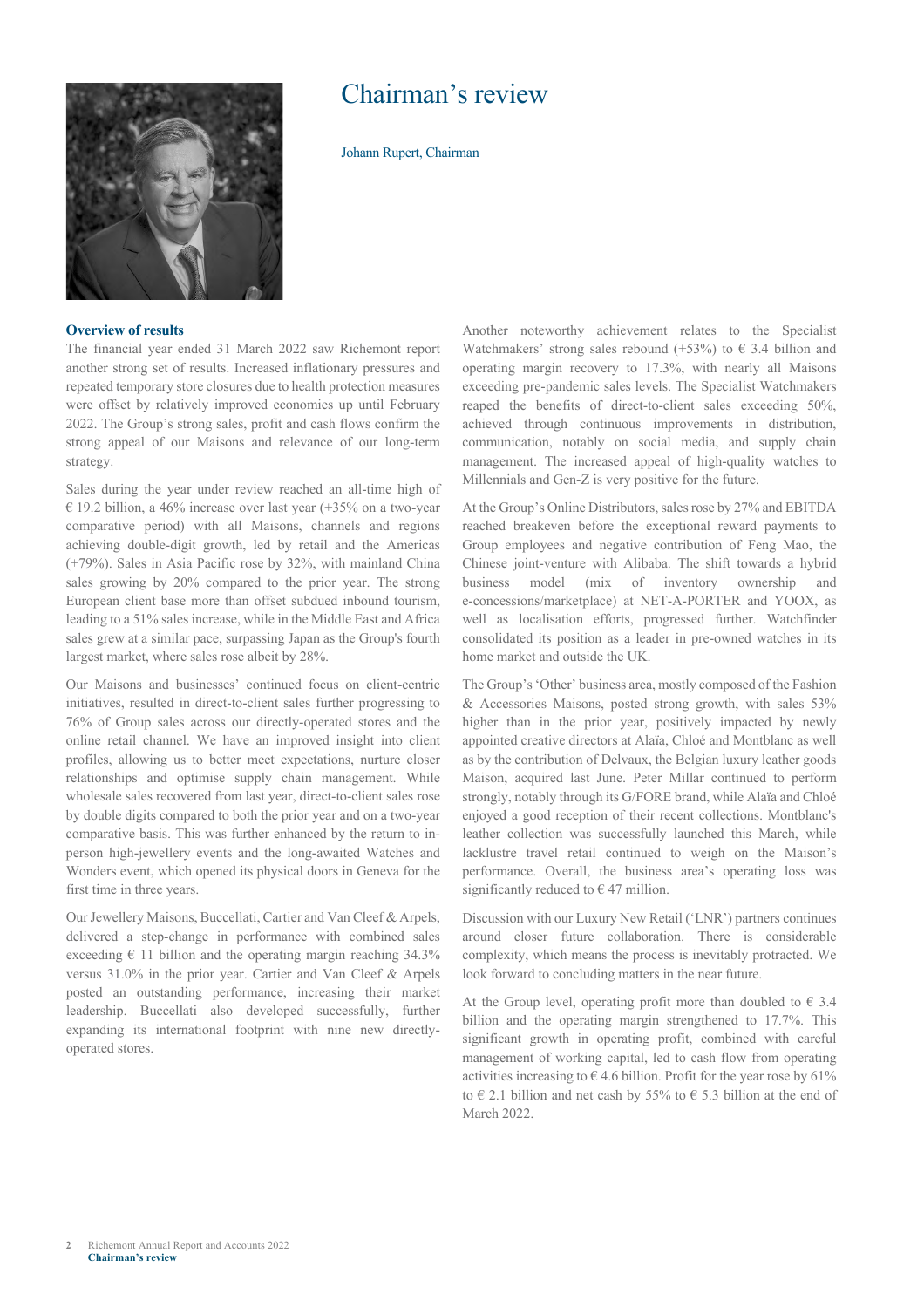#### **Dividend**

Given the strong performance of the year and robust net cash position of the Group, the Board proposes to pay an ordinary dividend of CHF 2.25 per 'A' share (and CHF 0.225 per 'B' share), an increase of 13% over the prior year, as well as an additional special dividend of CHF 1.00 per 'A' share/10 'B' shares, subject to shareholders' approval at the Annual General Meeting on 7 September 2022. This is a recognition of the excellent profits achieved over the year that we would like to share, not only with all Richemont colleagues through an exceptional reward payment, but also with Richemont's loyal long-term shareholders.

#### **Annual General Meeting and Board changes**

The Annual General Meeting ('AGM') in September 2021 saw some significant board changes: we were delighted to welcome Patrick Thomas, former Chief Executive Officer of Hermès, who brings unparalleled luxury industry expertise, and Jasmine Whitbread, an experienced director and highly regarded Environmental, Social & Governance expert. Both directors bring very valuable contributions to our Board.

We also bid farewell to two long-serving and valued non-executive directors, Alan Quasha and Gary Saage, who stepped down from the Board; two other respected and experienced non-executive directors, Jan Rupert and Ruggero Magnoni, have also indicated that they will not seek re-election to the Board of Directors at the 2022 AGM, having each served for 16 years. They made immeasurable contributions to the development of Richemont and will be sorely missed. I wish to thank each of them for their loyal, insightful and valuable support.

After the 2022 AGM and subject to shareholders' approval, the Board will be reduced to 16 members as we continue to seek an optimal balance between diversity and experience relevant to the business with a Board size which does not over-burden our nonexecutive directors. Female Board members will represent 31% of the new Board.

PricewaterhouseCoopers ('PWC') has been the Group's external auditor since 1993. Recognising shareholders' expectations, it has been decided to initiate a tender process which may lead to the appointment of a new Group external auditor.

#### **Sustainability**

Our vision of sustainable luxury requires that we leave no stone unturned.

One important step is to remove polyvinyl chloride ('PVC') from our products and packaging. I am pleased to report that we are on track to achieve this objective by December 2022 and wish to salute the countries that have already banned PVC from their landfills, thus contributing to a healthier planet for humans, fauna and flora.

Another major aspect is to ensure that sustainability is firmly embedded in our governance. With this in mind, Board member Ms Whitbread was appointed in February 2022 to chair Richemont's Governance and Sustainability Committee, drawing on her experience at Standard Chartered plc and previously at, inter alia, BT Group plc.

In parallel to the enhanced Board expertise and involvement, the Group has continued to raise investment behind sustainability, including appointing its first Chief Sustainability Officer in February 2022 to further advance Richemont's sustainability vision. The Group will build upon its already strong position in this area, validated by independent authorities such as MSCI (AA rating), Carbon Disclosure Project (A rating) and the Science Based Targets initiative (targets validated). We were also proud to be rated among the top 2% of companies rated worldwide by Sustainalytics and the World's Best Employers by Forbes 2021, and to be named as a Financial Times-Statista Climate Leader 2022.

I encourage you to read our 2022 Sustainability Report, which speaks to many more of our achievements and commitments.